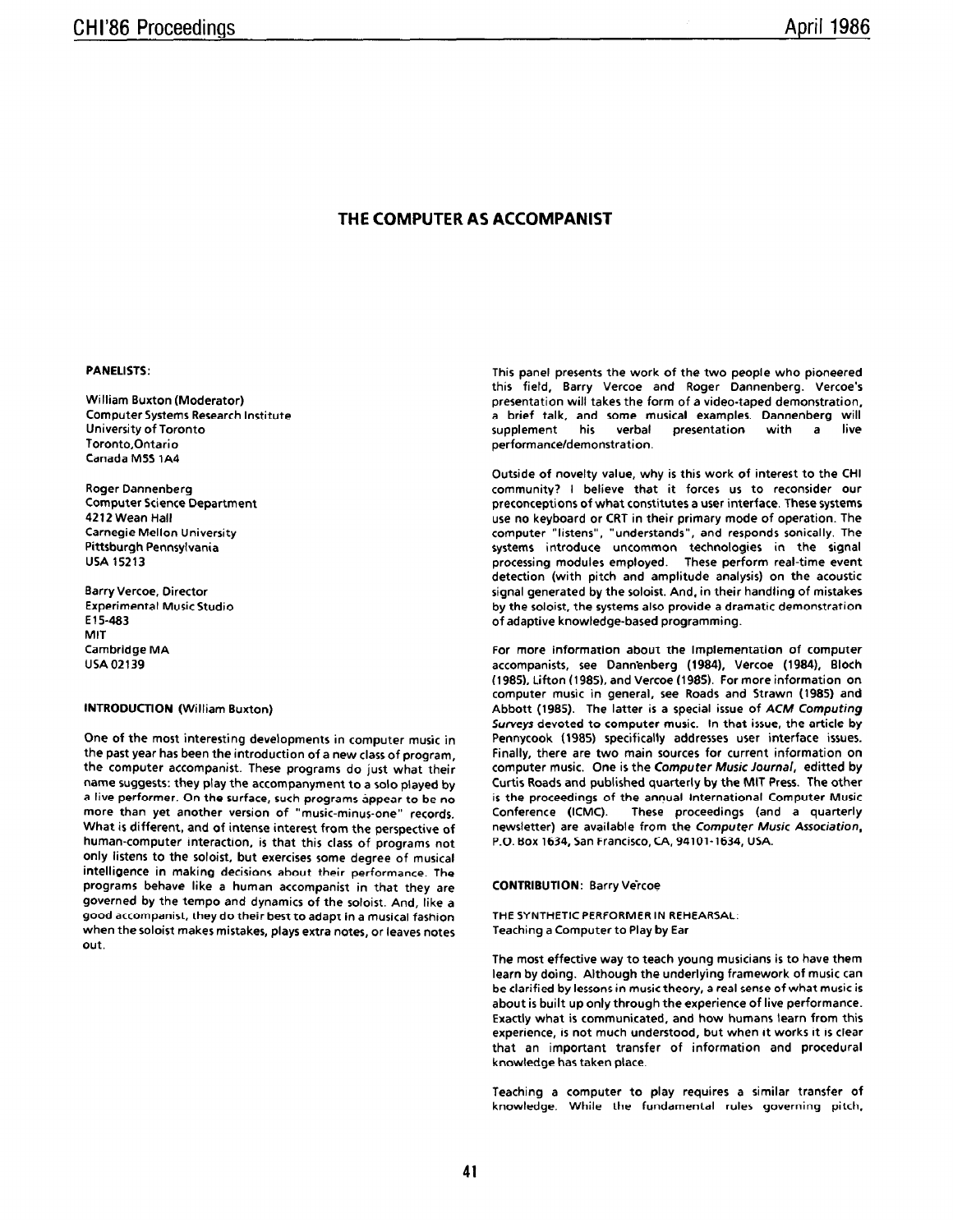rhythm, tempo and loudness are easily communicated, the subtle variances that characterize a good performance can only be hinted at from without. Low-level details of nuance are normally the consequence of high level controls suggested by a conductor, a teacher, or a concerto soloist. A computer entering into such skilled collaborative activity must be able to deal with the semantics of real-time performance, both as input and output.

During the last two years, in work done at MIT (Boston) and IRCAM (Paris), I have developed a convincing real-time model of music understanding and response. The system has three major parts:

- 1. Perception and cognition of musical audio stimuli.
- 2. Organizing a performance response.
- 3. Learning from the experience.

Perception involves two main activities: pitch/envelope detection, and score matching. Pitch detection methods have varied with circumstance. In tracking live flute we used a combination of audio signal and fingering information (from optical sensors on the keys), obtaining accurate pitch in about 35 milliseconds. In violin tracking we used acoustic information only, but the richer results took longer to settle. In both cases the event sequence was matched onto a score of expected events. Differences between expectation and perception are of two kinds: those due to tempo changes (slow changing but strongly indicative of the future), and those of stylistic affectation (rubato, and other time shifts that have only local yet highly significant expressive import).

Performance response (e.g. a piano accompaniment) is difficult to do right. It cannot be event driven, or it will always lag and never be able to match or lead. Acceptable response appears to require a close model of the physiological processes involved in actual human performance, including score look-ahead, gradual focus on a forthcoming event, then an anticipatory action decision. The action decision window (to mobilize the motor actions for the event) is roughly one-tenth of a second before real sound -- much earlier than this and the response to change issluggish, much later and the event may not happen on time. This appears to be the tolerance permitted skilled, collaborative chamber music ensembles when they create an aurally interesting performance. The same tolerance allowed of a computer performer provides an important amount of control computation time. In my model, the neural and physiological processes that are invoked to produce a single, sensitively performed note are modelled by suddenly spawning 10-20 active object modules, each responsible for some facet of the event, and all competing cooperatively during this 100 ms window for limited CPU resources. This has enabled a combined Listen/Perform model to present adequate public performances of such literature as a Handel flute and harpsichord sonata and a Brahms sonata for violin and piano. In these performances the soloist is live, and the accompanist entirely synthetic.

Despite the success of the Listen/Perform model, it becomes evident that the micro-structure of expressive time-shifts is not easily parsed and responded to on a single hearing. That is the stuff of which rehearsals are made, and without knowledge of past performances our model is essentially that of sight reading on the concert stage. An important advance has been made in modeling the /earning process of music rehearsal. The technique involves keeping a record of everything that is heard, and making inferences over time about what to expect and how to deal with it. Expressive time-shifts tend to vary from one performance to the next, some shifts being more consistent than others. As hinted above, ensemble togetherness requires that slow moving tempo changes and faster moving expressivity be separable. With hindsight they are, and the purpose of rehearsal is to bring this benefit into the present. The computational strategy is to use rehearsals to develop a record of each time-shift, its average size, and variance. This creates a modified score of what to expect, and a sense of how much one should infer from departures. During subsequent performance runs, all interpretive decisions are based on this extracted knowledge. This technique has led to quantitative improvements in the performance and synchronization of musical expressiveness.

The Synthetic Performer in Rehearsal provides an important model for human interactive systems. First, it shows that the relation between a skilled practitioner and a computer assistant involves an important layer of procedural knowledge that can be acquired only from practice. Any composer would find it impossible to imbue his data base (musical score) with that kind of detail. Secondly, it is very apparent that the best channel for communicating data is that in which in naturally occurs. In musical applications, traditional graphic and gestural interfaces are of limited usefulness. The true medium is sound.

The lesson here is a simple one. As we instinctively know with a young child: if you want your computer to be musical, just keep singing to it.

This work was supported by an award from the Guggenheim Foundation.

### CONTRIBUTION: Roger Dannenberg

## Introduction

Music provides a rich domain for the study of user interfaces, real-time control, and multi-media interactive computer systems. Just as pointing devices and graphics displays have led to new interface paradigms, so have real-time computer music systems. These systems deal with sound as the most important mode of output, and piano-like keyboards or musical instrument interfaces are common input devices. Both input and output are therefore unorthodox by computing standards, and input and output are inherently real-time.

Music is also interesting from a computer interface standpoint because it contains a variety of abstract concepts like tempo and melody, and interesting tasks including editing and accompaniment. These concepts and tasks are "real" in the sense that there is a wealth of tradition and knowledge against which to relate our work.

## Computer Accompaniment

ComputerAccompaniment is a good example of taking the user interface beyond the desktop paradigm. The task is similar to that of a human accompanist, who listens to another performer, reads music, and performs another part of the music in a synchronized fashion. The score contains a description of the music to be played by each performer. In my model, the soloist considers only his, her or its part of the score and determines the tempo of the performance. The accompanist dynamically adjusts its timing to match that of the soloist.

The accompanist can be described (and implemented) as a collection of concurrent tasks. The first task, called the listener is a preprocessor of input from the soloist. Listing in this context means converting sound into a symbolic form to be used by the next task. A single melodic line from, say, a trumpet or flute is